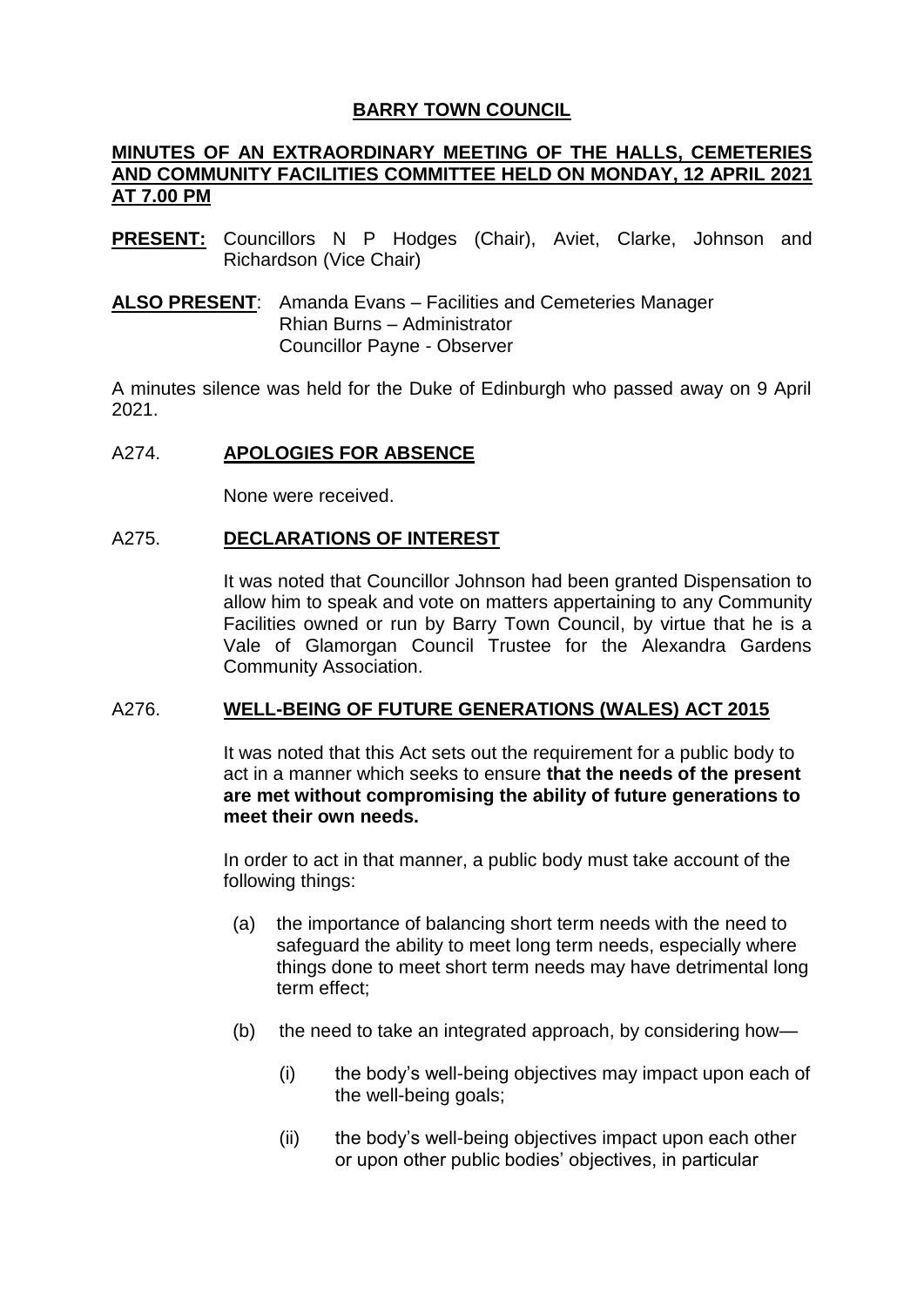where steps taken by the body may contribute to meeting one objective but may be detrimental to meeting another;

- (c) the importance of involving other persons with an interest in achieving the well-being goals and of ensuring those persons reflect the diversity of the population of the part of Wales in relation to which the body exercises functions;
- (d) how acting in collaboration with any other person (or how different parts of the body acting together) could assist the body to meet its well-being objectives, or assist another body to meet its objectives;
- (e) how deploying resources to prevent problems occurring or getting worse may contribute to meeting the body's well-being objectives, or another body's objectives.

### **RESOLVED: That the Well-being of Future Generations (Wales) Act 2015 be noted.**

## A277. **TO APPROVE THE MINUTES OF THE MEETING OF THE HALLS, CEMETERIES AND COMMUNITY FACILITIES COMMITTEE'S MEETING HELD ON 8 MARCH 2021**

**RESOLVED: That the minutes of the Meeting of the Halls, Cemeteries and Community Facilities Committee's meeting held on 8 March 2021 be approved and signed as a correct record.**

## A278. **COMMUNITY CENTRE UPDATE**

Members received an update on the Community Centres closure due to the pandemic.

Councillor Johnson queried whether the Pioneer Hall would be used as a polling station for the upcoming Sennedd elections. The Cemeteries and Facilities Manager advised that the Pioneer Hall would be in use and that she was liaising with the Vale of Glamorgan Council to make arrangements for this.

**RESOLVED: That the update be received and noted.**

## A 279. **DATE OF NEXT MEETING**

**RESOLVED: That the next meeting of the Halls, Cemeteries & Community Facilities Committee will be confirmed at the Annual Meeting of Full Council to be held on 17 and 18 May 2021.**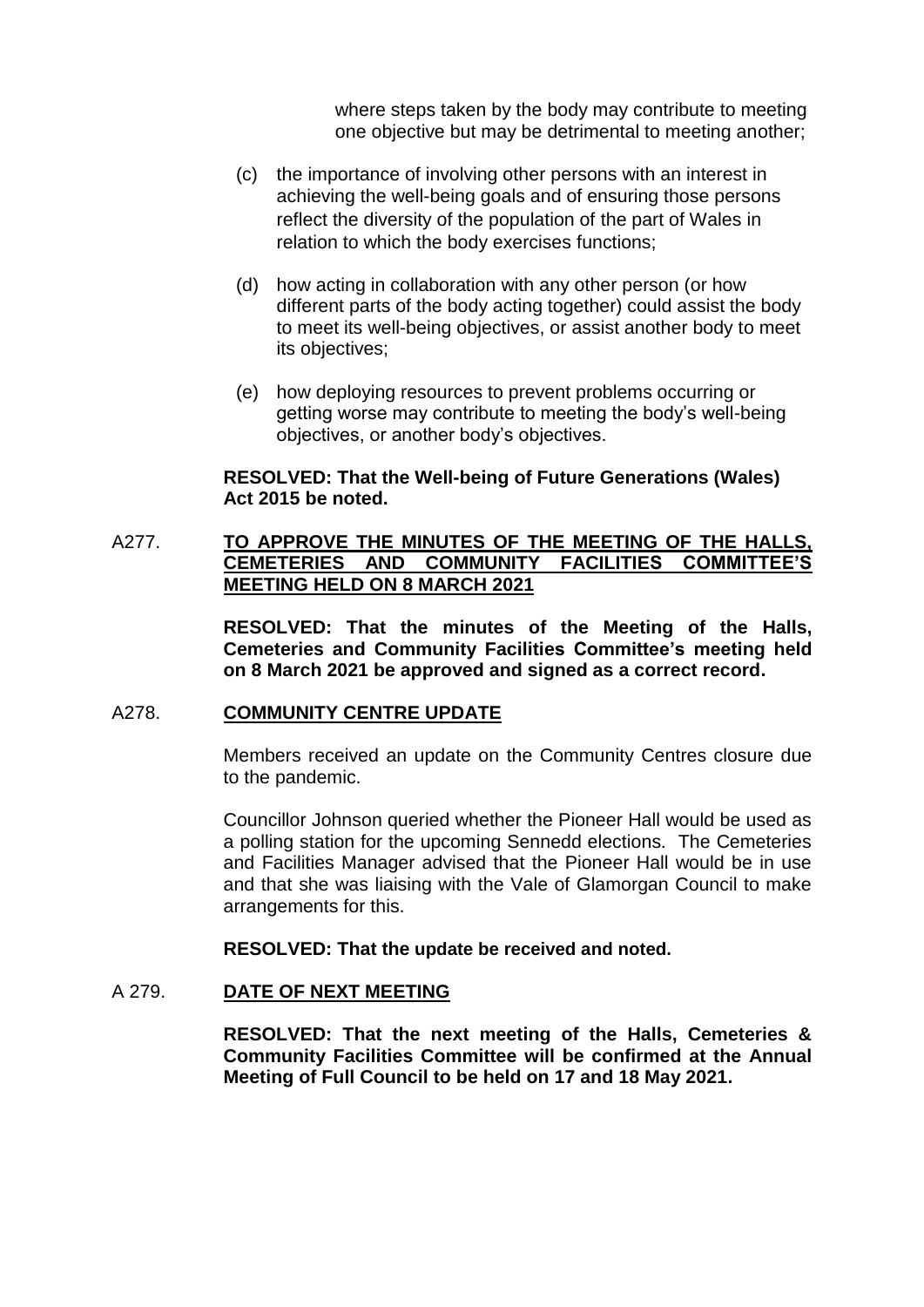## A 280. **EXCLUSION OF THE PRESS AND PUBLIC**

**RESOLVED: In accordance with section 1(2) of the Public Bodies (Admission to Meetings) Act 1960, in view of the confidential nature of the business about to be transacted, it is advisable in the public interest that the press and public are excluded from the remainder of the meeting.**

### A281. **MERTHYR DYFAN CEMETERY FENCING**

Members were provided with an update on the fence needed to the boundary of Merthyr Dyfan Cemetery and St Andrews Road.

The Cemetery and Facilities Manager advised Members that there were two options for the installation of the new fence. The first was to remove the existing fencing, completely remove the remaining tree stumps and replace the fencing in the same location. The second option was to install the new fencing approximately 2 metres inside the existing fencing and carry out the tree planting in between the two fence lines.

The Cemetery and Facilities Manager noted that residents of neighbouring properties had in many cases attached their own fencing and outbuildings to the existing fencing and that removal of this fence could result in damage to their properties. She also noted that should option 2 be chosen as a way forward that gates would need to be installed along the new fence line to allow staff access for tree maintenance work to be carried out. She also advised Members of the financial implications of each option.

Members discussed the proposals and agreed that installing a secondary fence line inside the existing fence line would be the preferred option.

Members felt it was important to ensure the existing boundary line was maintained and it was suggested photographs or video should be taken as a record of the boundary.

Members also agreed a letter should be sent to neighbouring residents to outline both their and this Council's rights and responsibilities regarding the trees and fencing.

### **RECOMMENDED:**

- **1. That the fence be erected approximately 2 metres inside the existing fence line.**
- **2. To a meeting of the Finance, Policy and General Purposes Committee to be held on Monday, 19 April 2021 that, eight gates be installed at an additional cost of £6,800 to be taken from the Cemetery Improvement Fund.**